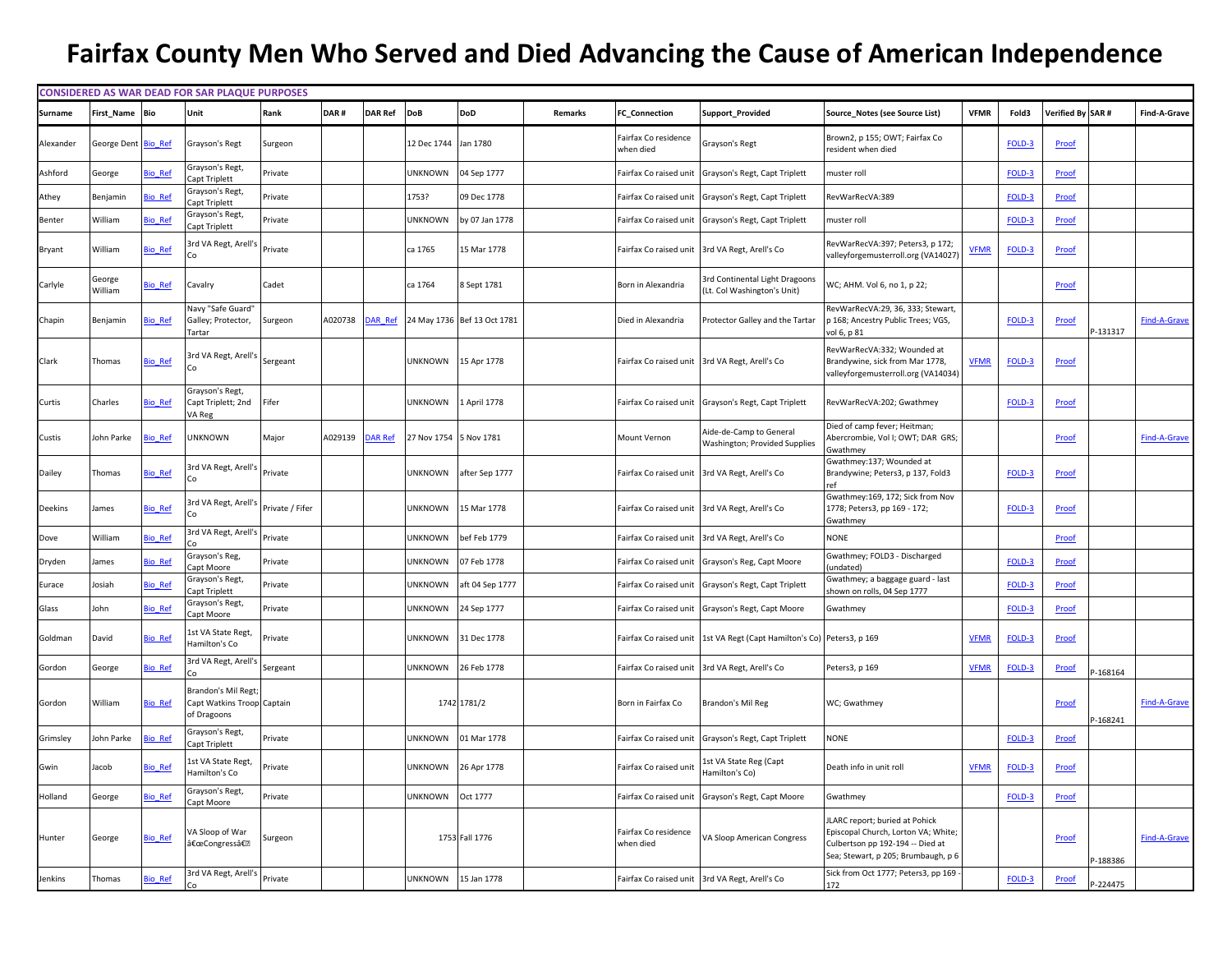| <b>Surname</b> | First_Name | <b>Bio</b>     | Unit                                                                             | Rank                  | DAR#       | <b>DAR Ref</b> | <b>DoB</b>     | <b>DoD</b>           | Remarks | FC_Connection                     | Support_Provided                                                         | Source_Notes (see Source List)                                                                                                                                    | <b>VFMR</b> | Fold3  | Verified By SAR # |           | Find-A-Grave        |
|----------------|------------|----------------|----------------------------------------------------------------------------------|-----------------------|------------|----------------|----------------|----------------------|---------|-----------------------------------|--------------------------------------------------------------------------|-------------------------------------------------------------------------------------------------------------------------------------------------------------------|-------------|--------|-------------------|-----------|---------------------|
| Johnston       | George     | <b>Bio Ref</b> | 1st Company, 2nd<br>VA Reg; 5th VA<br>Reg; Aide-de-Camp<br>o Washington,<br>1777 | Lieutenant<br>Colonel |            |                | <b>UNKNOWN</b> | 15 Aug 1777          |         | Fairfax Co residence<br>when died | 2nd VA Reg, 1st Co,5th Reg,<br><b>Washington ADC</b>                     | NVH, Feb 1981, p 35, Lefkowski1<br>has Oct 1777 as DOD; died of camp<br>fever; Ancestry Public Trees                                                              |             | FOLD-3 | Proof             |           |                     |
| Jones          | Benjamin   | <b>Sio</b> Ref | Grayson's Regt,<br>Capt Moore                                                    | Private               |            |                | <b>JNKNOWN</b> | May 1778             |         | Fairfax Co raised unit            | Grayson's Regt, Capt Moore                                               | Gwathmey                                                                                                                                                          |             | FOLD-3 | Proof             | $-225963$ |                     |
| McDaniel       | James      | io Ref         | Grayson's Regt,<br>apt Triplett                                                  | Private               |            |                | <b>UNKNOWN</b> | 04 Oct 1777          |         | Fairfax Co raised unit            | Grayson's Regt, Capt Triplett                                            | Gwathmey                                                                                                                                                          |             | FOLD-3 | Proof             |           |                     |
| Monday         | Evan       | io Ref         | Grayson's Regt,<br>Capt Moore                                                    | Private               |            |                | <b>UNKNOWN</b> | Feb 1778             |         | Fairfax Co raised unit            | Grayson's Regt, Capt Moore                                               | Gwathmey                                                                                                                                                          |             | FOLD-3 | Proof             |           |                     |
| Peake          | Thomas     | <b>Sio Ref</b> | Grayson's Regt,<br>apt Triplett                                                  | Private               |            |                | <b>UNKNOWN</b> | 27 Dec 1777          |         |                                   | Fairfax Co raised unit Grayson's Regt, Capt Triplett                     | <b>NONE</b>                                                                                                                                                       |             | FOLD-3 | Proof             | -267229   |                     |
| Potter         | Charles    | <b>Bio_Ref</b> | 10th VA Regt,<br>West's Co                                                       | Private               |            |                | <b>UNKNOWN</b> | 09 Apr 1778          |         |                                   | Fairfax Co raised unit 10th VA Reg (Capt West's Co)                      | Scott, pp 15-19; earlier listed as<br>deserted - The VA Gazette, 19 Sept<br>1777; valleyforgemusterroll.org                                                       | <b>VFMR</b> | FOLD-3 | Proof             | P-272413  |                     |
| Reece          | Josiah     | <b>Sio</b> Ref | Grayson's Regt,<br>Capt Triplett                                                 | Private               |            |                | <b>UNKNOWN</b> | Sep 1777             |         |                                   | Fairfax Co raised unit Grayson's Regt, Capt Triplett                     | <b>NONE</b>                                                                                                                                                       |             | FOLD-3 | Proof             |           |                     |
| Robinson       | John       | io Ref         | Grayson's Regt,<br>apt Moore                                                     | Corporal              |            |                | <b>JNKNOWN</b> | 30 Jun 1778          |         | Fairfax Co raised unit            | Grayson's Regt, Capt Moore                                               | Gwathmey                                                                                                                                                          |             | FOLD-3 | Proof             |           |                     |
| Sanford        | William    | io Ref         | 3rd VA Regt, Arell'                                                              | Private               |            |                | <b>UNKNOWN</b> | bef Feb 1779         |         |                                   | Fairfax Co raised unit 3rd VA Regt, Arell's Co                           | Gwathmey; Wounded at<br>Brandywine; Peters3, p 137                                                                                                                |             | FOLD-3 | Proof             |           |                     |
| Shepherd       | Richard    | <b>Sio Ref</b> | 3rd VA Regt, Arell's                                                             | Private               |            |                | <b>UNKNOWN</b> | 15 Jan 1778          |         |                                   | Fairfax Co raised unit 3rd VA Regt, Arell's Co                           | Fairfax2                                                                                                                                                          | <b>VFMR</b> |        | Proof             |           |                     |
| Soloman        | Richard    | io Ref         | Grayson's Regt,<br>apt Triplett                                                  | Sergeant              |            |                | <b>JNKNOWN</b> | 25 Dec 1777          |         | Fairfax Co raised unit            | Grayson's Regt, Capt Triplett                                            | <b>NONE</b>                                                                                                                                                       |             | FOLD-3 | Proof             |           |                     |
| Talbert        | Samuel     | <b>Sio Ref</b> | <b>JNKNOWN</b>                                                                   | Private               |            |                | <b>UNKNOWN</b> | 30 Dec 1777          |         | Fairfax Co residence<br>when died | <b>JNKNOWN</b>                                                           | Talbot                                                                                                                                                            |             |        | Proof             |           | <b>Find-A-Grave</b> |
| Tibbs          | Thomas     | io Ref         | 2nd VA Reg                                                                       | Capt                  |            |                | <b>UNKNOWN</b> | bef 4 May 1778       |         |                                   | 2nd VA Reg, Company CO                                                   | <b>NONE</b>                                                                                                                                                       |             | FOLD-3 | Proof             |           |                     |
| Triplett       | Thomas     | <b>Sio_Ref</b> | Grayson's<br>Regiment, Co Cmdr                                                   | Captain               |            |                |                | 1732 bef 24 Oct 1780 |         | Born & died in Fairfax<br>Co      | Grayson's Additional Reg;<br>Member of Fairfax Co<br>Committee of Safety | Gwathmey; OWT, Jackson, Vol 1,<br>Writings, 8 Jun 1778, Russell1;<br>Hord1 cites another Thomas as the<br>Grayson Reg captain; Russell2 p 404;<br>Pohick1; Stuntz |             | FOLD-3 | Proof             |           | Find-A-Grave        |
| Wallace        | Stephen    | io Ref         | Grayson's Regt,<br>apt Moore                                                     | Private               |            |                | UNKNOWN        | by 02 May 1778       |         | Fairfax Co raised unit            | Grayson's Regt, Capt Moore                                               | Gwathmey                                                                                                                                                          |             | FOLD-3 | Proof             | $-312672$ |                     |
| Ward           | Charles    | lio Ref        | Grayson's Regt,<br>Capt Moore                                                    | Fifer                 |            |                | <b>UNKNOWN</b> | 18 Jul 1778          |         | Fairfax Co raised unit            | Grayson's Regt, Capt Moore                                               | Gwathmey                                                                                                                                                          |             | FOLD-3 | Proof             |           |                     |
| Washington     | John       | <b>Bio Ref</b> | 4th VA Regt,<br>commanded<br>Company                                             | Captain               |            |                | <b>UNKNOWN</b> | 14 Mar 1777          |         | Fairfax Co residence<br>when died | 4th VA Reg, Apr 1776 - Mar 1777                                          | Brown2, OWT, Hayden2 p 4; Hoppin<br>pp 71-73; Heitmann; Ancestry Publio<br>Trees --- may have moved to Fairfax<br>Co and entered service from there               |             | FOLD-3 | Proof             |           |                     |
| Wilkes         | ames       | io Ref         | 3rd VA Regt, Arell's                                                             | Private               |            |                | <b>UNKNOWN</b> | 15 Apr 1778          |         |                                   | Fairfax Co raised unit 3rd VA Regt, Arell's Co                           | MR-DEAD; Peters3, pp 169 - 171                                                                                                                                    |             | FOLD-3 | Proof             |           |                     |
| Williams       | Edward     | io Ref         | Grayson's Regt,<br>Capt Triplett                                                 | Sergeant              |            |                | UNKNOWN        | 25 Dec 1777          |         |                                   | Fairfax Co raised unit Grayson's Regt, Capt Triplett                     | Gwathmey;                                                                                                                                                         |             | FOLD-3 | Proof             |           |                     |
| Williamson     | James      | <b>Sio Ref</b> | <b>Ist VA State Regt,</b><br>Hamilton's Co                                       | Private               |            |                | <b>UNKNOWN</b> | 15 Feb 1778          |         | Fairfax Co raised unit            | 1st VA State Reg (Capt<br>Hamilton's Co)                                 | Death info on unit roll                                                                                                                                           |             | FOLD-3 | Proof             | -321274   |                     |
| Williamson     | William    | <b>Bio Ref</b> | 3rd VA Regt, Arell's                                                             | Private               |            |                | <b>UNKNOWN</b> | 20 Feb 1778          |         |                                   | Fairfax Co raised unit 3rd VA Regt, Arell's Co                           | Conflict on death date; muster roll<br>indicates died at Valley Forge; DAR<br>data lists DOD as 23 Dec 1799;<br>Peters3, p 172; valleyforge<br>musterroll.org     | <b>VFMR</b> | FOLD-3 | Proof             | $-321331$ |                     |
| Woodward       | Thomas     | <b>Sio Ref</b> | ndependent SC<br>/olunteer Co                                                    | Capt                  |            |                |                | 1729 12 May 1779     |         | Born in Fairfax Co                | <b>Dutchman's Creek</b>                                                  | Independent SC company, KIA at OWT; Ancestry Public Trees; DAR<br><b>GRS</b>                                                                                      |             |        | Proof             | -324468   | <b>Find-A-Grave</b> |
| Wren           | William    | <b>Sio Ref</b> | 1st VA Regt, late<br>Ballard's and<br>Pelham's Co                                | Drummer               |            |                |                | 1747 31 Aug 1777     |         | War claim filed in<br>Fairfax Co  | 1st VA Reg                                                               | War claim filed in Fairfax Co; Minnis<br>OWT                                                                                                                      |             | FOLD-3 | Proof             |           |                     |
|                |            |                | NOT CONSIDERED AS WAR DEAD FOR SAR PLAQUE PURPOSES                               |                       |            |                |                |                      |         |                                   |                                                                          |                                                                                                                                                                   |             |        |                   |           |                     |
| <b>Surname</b> | First_Name | Bio            | Unit                                                                             | Rank                  | <b>DAR</b> | <b>DAR</b>     | <b>DoB</b>     | <b>DoD</b>           | Remarks | FC_Connection                     | Support_Provided                                                         | Source_Notes                                                                                                                                                      | <b>VFMR</b> | Fold3  | Verified By SAR   |           | Find-A-Grave        |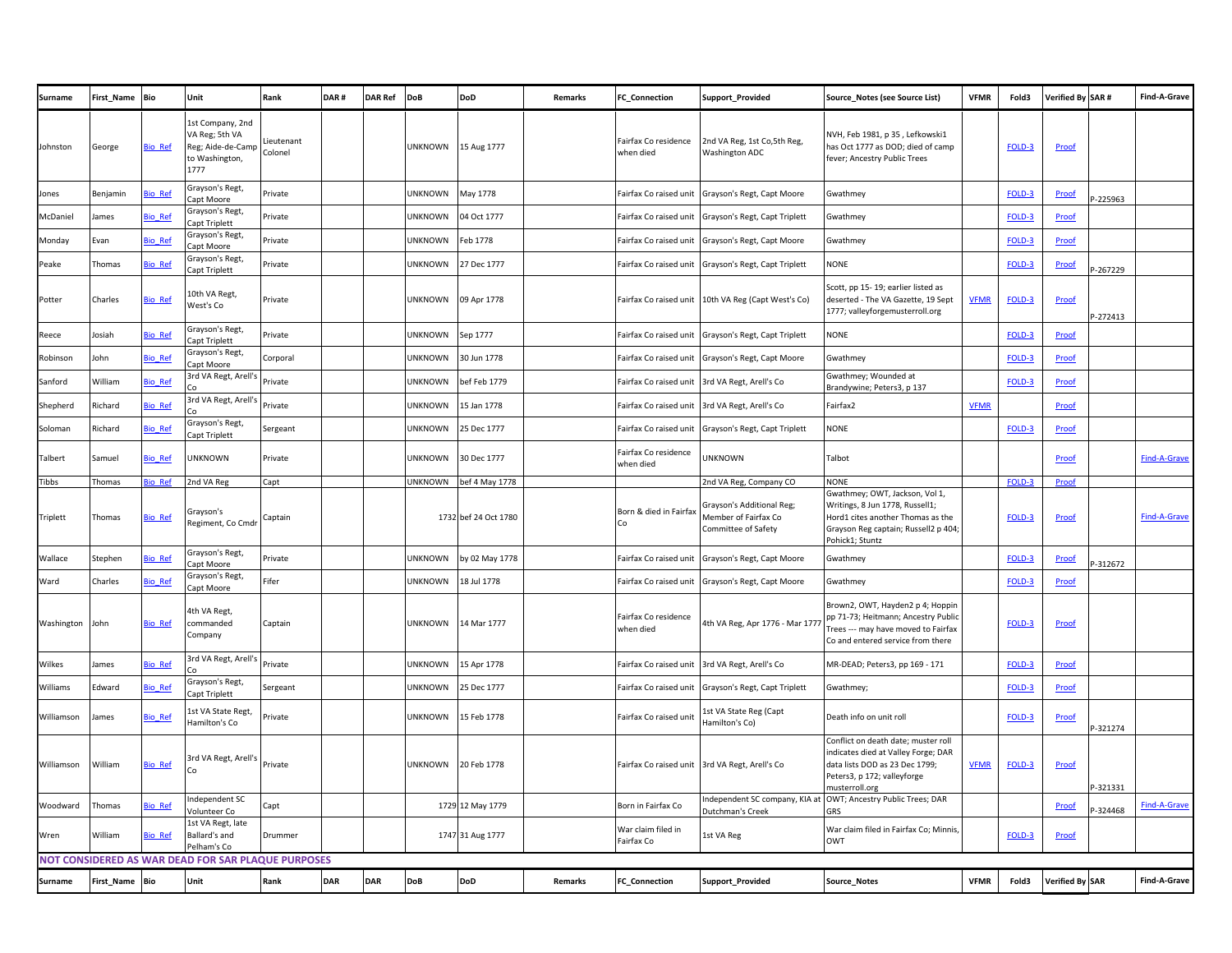| Surname                                                                            | First Name       | Bio     | Unit                                                                                               | Rank                   | DAR#    | <b>DAR Ref</b>  | <b>DoB</b>            | <b>DoD</b>                                             | <b>Remarks</b>                                                                      | C Connection                   | <b>Support Provided</b>                                                                                  | Source Notes (see Source List)                                                                                                                                                                                                                                                                                                                                                                                                                                                                                                       | <b>VFMR</b> | Fold3  | Verified By SAR# |           | Find-A-Grave        |
|------------------------------------------------------------------------------------|------------------|---------|----------------------------------------------------------------------------------------------------|------------------------|---------|-----------------|-----------------------|--------------------------------------------------------|-------------------------------------------------------------------------------------|--------------------------------|----------------------------------------------------------------------------------------------------------|--------------------------------------------------------------------------------------------------------------------------------------------------------------------------------------------------------------------------------------------------------------------------------------------------------------------------------------------------------------------------------------------------------------------------------------------------------------------------------------------------------------------------------------|-------------|--------|------------------|-----------|---------------------|
| <b>Barker</b>                                                                      | Nathaniel        |         | <b>UNKNOWN</b>                                                                                     | Private                |         |                 | UNKNOWN               | 08 Jul 1833                                            | documented children<br>after war was over                                           | ouried in County               | VA State Line - Private                                                                                  | Frying Pan Baptist Church minutes                                                                                                                                                                                                                                                                                                                                                                                                                                                                                                    |             |        | Proof            |           |                     |
| Dade                                                                               | <b>Townshend</b> |         | Patriotic Service                                                                                  | Patriotic<br>Service   | 4029284 | <b>DAR Ref</b>  |                       | 1707 Oct 1781                                          | Patriotic Service Only<br>Not War Dead                                              | Died in Fairfax Co             | Supplied Goods and Services<br>Selected VA Rev War Records                                               | RevWarRecVA:235; DAR GRS<br>Service needs to be proven, may be<br>from son                                                                                                                                                                                                                                                                                                                                                                                                                                                           |             |        | Proof            | P-143099  | <b>Find-A-Grave</b> |
| Earp                                                                               | William          |         | <b>Public Service</b>                                                                              | Patriotic<br>Service   | A035576 | <b>DAR Ref</b>  |                       | 1729 post 1778                                         | PS - signer of the 1778<br>Oath of Fidelity                                         | Born in Fairfax Co             | signed Oath of Fidelity &<br>Support, 1778                                                               | SAR Application for son's Mil Service                                                                                                                                                                                                                                                                                                                                                                                                                                                                                                |             |        | Proof            |           | Find-A-Grave        |
| Harris                                                                             | John             |         | Grayson's Regt<br>Capt Triplett                                                                    | Private                |         |                 | <b>UNKNOWN</b>        | UNKNOWN                                                | No DoD found                                                                        | Fairfax Co raised uni          | Grayson's Regt, Capt Triplett                                                                            | FOLD3 - shows him on MR 11 Aug<br>1777                                                                                                                                                                                                                                                                                                                                                                                                                                                                                               |             | FOLD-3 | Proof            |           |                     |
| Jaco                                                                               | John             |         | Grayson's Regt<br>Capt Triplett                                                                    | Private                |         |                 | <b>JNKNOWN</b>        | UNKNOWN                                                | Discharged 10 Nov 1778 Fairfax Co raised unit                                       |                                | Grayson's Regt, Capt Triplett                                                                            | <b>NONE</b>                                                                                                                                                                                                                                                                                                                                                                                                                                                                                                                          | <b>VFMR</b> | FOLD-3 | Proof            |           |                     |
| Patterson                                                                          | William          |         | Grayson's Regt<br>Capt Triplett                                                                    | 2nd Lieutenant         |         |                 | <b>JNKNOWN</b>        | UNKNOWN                                                | no DoD and resigned 16<br>May 1778                                                  | Fairfax Co raised unit         | Grayson's Regt, Capt Triplett                                                                            | <b>NONE</b>                                                                                                                                                                                                                                                                                                                                                                                                                                                                                                                          |             | FOLD-3 | Proof            |           |                     |
| Payne                                                                              | William          |         | <b>FATHER: patriotic</b><br>service only; SON:<br>Gibson's Reg 1st VA Service<br><b>State Regt</b> | Patriotic              |         |                 | 31 Jul 1724           | 15 Jul 1782                                            | Patriotic Service Only<br>Not War Dead                                              | Born & died in Fairfax<br>Co   | 1St VA State Reg; Member<br>Fairfax Co Committee of Safety;<br>Fairfax Co Justice 1773 -at least<br>1776 | Paynes of Virginia; Stuntz; Mitchell                                                                                                                                                                                                                                                                                                                                                                                                                                                                                                 | <b>VFMR</b> | FOLD-3 | Proof            | P-267114  | <b>Find-A-Grave</b> |
| Prince                                                                             | Hubbard          | Bio Ref | Fauquier Co VA<br>Militia                                                                          | 2nd LT                 |         |                 | 1740                  | 1778                                                   | No Proof of Death                                                                   | Died in Fairfax Co, VA UNKNOWN |                                                                                                          | Mil Rec Patriotic Service Fauguier<br>Co, VA<br>VA Militia in the Rev: 201                                                                                                                                                                                                                                                                                                                                                                                                                                                           |             |        | Proof            | $-273874$ |                     |
| Shay/Shea/S<br>leav                                                                | Daniel           |         | Grayson's Regt,<br>Capt Triplett                                                                   | Private                |         |                 | <b>JNKNOWN</b>        | <b>JNKNOWN</b>                                         | no confirmed DoD                                                                    | Fairfax Co raised unit         | Grayson's Regt, Capt Triplett                                                                            | <b>NONE</b>                                                                                                                                                                                                                                                                                                                                                                                                                                                                                                                          |             | FOLD-3 | Proof            |           |                     |
| Shepherd                                                                           | William          |         | FC Militia (Capt<br>Seal's Co)                                                                     | Private                |         |                 | <b>UNKNOWN</b>        | UNKNOWN                                                | no confirmed DoD                                                                    | Fairfax Co raised unit         | FC Militia (Capt Seal's Co)                                                                              | <b>NONE</b>                                                                                                                                                                                                                                                                                                                                                                                                                                                                                                                          |             | FOLD-3 | Proof            |           |                     |
| Triplett                                                                           | William          |         | VA Line - Grayson's<br>Regt                                                                        | Lieutenant             |         |                 | 1730                  | 1803                                                   | no confirmed DoD                                                                    |                                | VA Line - Grayson's Reg                                                                                  | <b>NONE</b>                                                                                                                                                                                                                                                                                                                                                                                                                                                                                                                          |             | FOLD-3 | Proof            | -307113   | <b>Find-A-Grave</b> |
| Washington                                                                         | Thomas           |         | Grayson's Regt<br>Capt Triplett                                                                    | 2nd Lieutenant A122007 |         | <b>DAR Ref</b>  | 24 May 1731           |                                                        | resigned 1 May 1778;<br>in 1794                                                     |                                | 1794 DAR shows him as dying Fairfax Co raised unit Grayson's Regt, Capt Triplett                         | NONE                                                                                                                                                                                                                                                                                                                                                                                                                                                                                                                                 |             | FOLD-3 | Proof            |           |                     |
| Watson                                                                             | Thomas           |         | 1st VA State Regt,<br>Hamilton's Co                                                                | Private                |         |                 | <b>UNKNOWN</b>        | 15 Mar 1778                                            | No Proof Found                                                                      | Fairfax Co raised uni          | 1st VA State Reg (Capt<br>Hamilton's Co)                                                                 | Death info on unit roll                                                                                                                                                                                                                                                                                                                                                                                                                                                                                                              |             |        | Proof            |           |                     |
| West                                                                               | John             |         | deserted May 4,<br>1778 - there may<br>be multiple John<br>West's                                  |                        | A123172 | <b>DAR Ref</b>  |                       | 1715 bef Aug 1777                                      | DAR A123172 - notes<br>Service is in question;<br>Gwathmey: deserted 04<br>May 1778 | Died in Fairfax Co             | Also Fairfax County Lieutenant                                                                           | Gwathmey; Fairfax2; DAR GRS                                                                                                                                                                                                                                                                                                                                                                                                                                                                                                          |             |        | Proof            | P-3167317 |                     |
| Williams                                                                           | William          |         | 3rd VA Regt, Arell's                                                                               | Private                |         |                 | <b>JNKNOWN</b>        | 08 Mar 1778                                            | Service Proven<br>deserted                                                          |                                | Fairfax Co raised unit 3rd VA Regt, Arell's Co                                                           | Death info on unit roll                                                                                                                                                                                                                                                                                                                                                                                                                                                                                                              |             | FOLD-3 | Proof            |           |                     |
| Wright                                                                             | Daniel           |         | 3rd VA Regt, Arell's                                                                               | Private                |         |                 | <b><i>UNKNOWN</i></b> | <b>JNKNOWN</b>                                         | Service Proven<br>deserted                                                          | airfax Co raised unit-         | 3rd VA Regt, Arell's Co                                                                                  | RED - Sick/absent from Oct 1777;<br>Peters3, pp 169 - 172                                                                                                                                                                                                                                                                                                                                                                                                                                                                            |             | FOLD-3 | Proof            |           |                     |
|                                                                                    |                  |         |                                                                                                    |                        |         |                 |                       |                                                        |                                                                                     |                                |                                                                                                          | A plaque recognizing the Fairfax County men who served and died advancing the Cause of American Independence was dedicated at the Historic Old Courthouse, Fairfax, Virginia on 17 June<br>2017. Each patriot was born in Fairfax County or enlisted and served in a unit raised from Fairfax County and died during the Revolutionary War (between 1775 and 1783). They were farmers,<br>planters, lawyers, doctors, statesmen and merchants and each is remembered for his sacrifice while fighting for independence from Britain. |             |        |                  |           |                     |
| Capt - Captain<br>DAR - Daughters of the American Revolution: https://www.dar.org/ |                  |         |                                                                                                    |                        |         | Regt - Regiment |                       | SAR - Sons of the American Revolution: http://sar.org/ |                                                                                     |                                |                                                                                                          |                                                                                                                                                                                                                                                                                                                                                                                                                                                                                                                                      |             |        |                  |           |                     |
| Find-A-Grave - Search Grave records: https://www.findagrave.com/                   |                  |         |                                                                                                    |                        |         |                 | VA - Virginia         |                                                        |                                                                                     |                                |                                                                                                          |                                                                                                                                                                                                                                                                                                                                                                                                                                                                                                                                      |             |        |                  |           |                     |
| FOLD-3 - Military Records: https://www.fold3.com/                                  |                  |         |                                                                                                    |                        |         |                 |                       |                                                        | VFMR - Valley Forge Muster Roll: http://valleyforgemusterroll.org/                  |                                |                                                                                                          |                                                                                                                                                                                                                                                                                                                                                                                                                                                                                                                                      |             |        |                  |           |                     |

VFMR - Valley Forge Muster Roll: http://valleyforgemusterroll.org/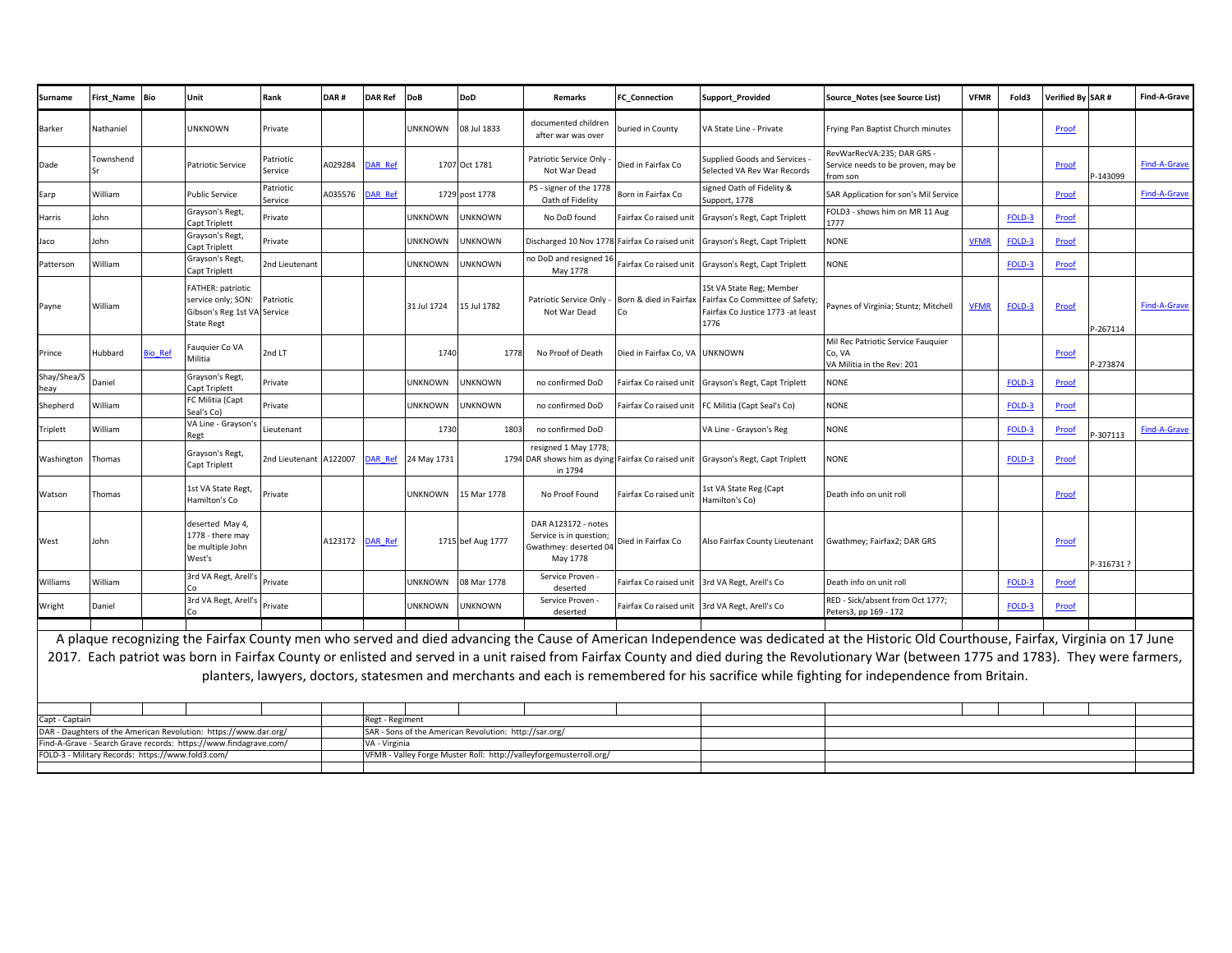| <b>Source Reference</b>                                                                                                       |
|-------------------------------------------------------------------------------------------------------------------------------|
| 1835 DC Rev War Pensions: members.tripod.com/~rosters/index-36.html                                                           |
| 1835 Va Rev War Pensions: ftp.rootsweb.com/pub/usgenweb/va/pensions                                                           |
| Abercrombie: Abercrombie & Slatten, VA Revolutionary Publick Claims, 1992                                                     |
| Ancestry: Ancestry, US Pensioners 1818 - 1872                                                                                 |
| AHM: Arlington Historical Magazine                                                                                            |
| Arlington: arlingtoncemetery.net                                                                                              |
| AWIATSEA: AWIATSEA.com, American War for Independence at Sea,                                                                 |
| Bateman: Bateman etal, Historic Encyclopedia of Illinois, vol 2, 1917                                                         |
| Bockstruck: Bockstruck, Revolutionary War Bounty Land Grants Awarded by State Governments, 1996                               |
| Boogher: Boogher, Gleanings of Virginia History, 1903                                                                         |
| Brock: Brock & Lewis, History of Virginia from the Settlement of Jamestown to the Close of the Civil War, 1888                |
| Brown2 - Brown, Genealogical Abstracts: Revolutionary War Veterans Script Act, 1852, 1990 (Willow Bend Books Reprint, 1997)   |
| Brown Co1: Revolutionary Soldiers Brown Co - rootsweb.com/~ohbrown/military2.htm                                              |
| Brumbaugh: Brumbaugh, Revolutionary War Records of Virginia, 1936                                                             |
| Burgess: Burgess, Virginia Soldiers of 1776, 3 volumes, 1927                                                                  |
| Boyle: Boyle, Military Desertions During the American Revolution, 2009                                                        |
| Calendar: Calendar of Virginia State Papers                                                                                   |
| Cecere: Cecere, In this Time of Extreme Danger: Northern VA in the Anerican Revolution, 2006                                  |
| Columbia: Records of the Columbia Historical Sociey, Washington DC 1918                                                       |
| Creel - Creel, Selected VA Revolutionary War Records, multi-volume set, 2007                                                  |
| DAR: DAR Magazine                                                                                                             |
| DAR GRS: DAR Genealogical Resource System                                                                                     |
| Dorman: Dorman, VA Revolutionary Pension Applications, Multi-volume set                                                       |
| Drake: Drake, Tea Leaves, 1884                                                                                                |
| Drumbeat: Sons of the American Revolution Magazine                                                                            |
| Eckenrode: Eckenrode, List of the Revolutionary Soldiers of Virginia, 1913                                                    |
| Fairfax1: Fairfax Co Public Library, Fairfax Co Cemeteries                                                                    |
| Fairfax2: Records of Fairfax County Militia (Court-martial of 29 Oct 1776)                                                    |
| Fitzpatrick: Fitzpatrick, ed., The Writings of George Washington from the Origginal Manuscript Sources, 1745 - 1799 (on-line) |
| Genforum1: Genforum, various surnames                                                                                         |
| Gorin: Gorin, compiler, Taylor County Kentucky Revolutionary War Soldiers, 1978                                               |
| GW: Library of Congress, Papers of George Washington, (online)                                                                |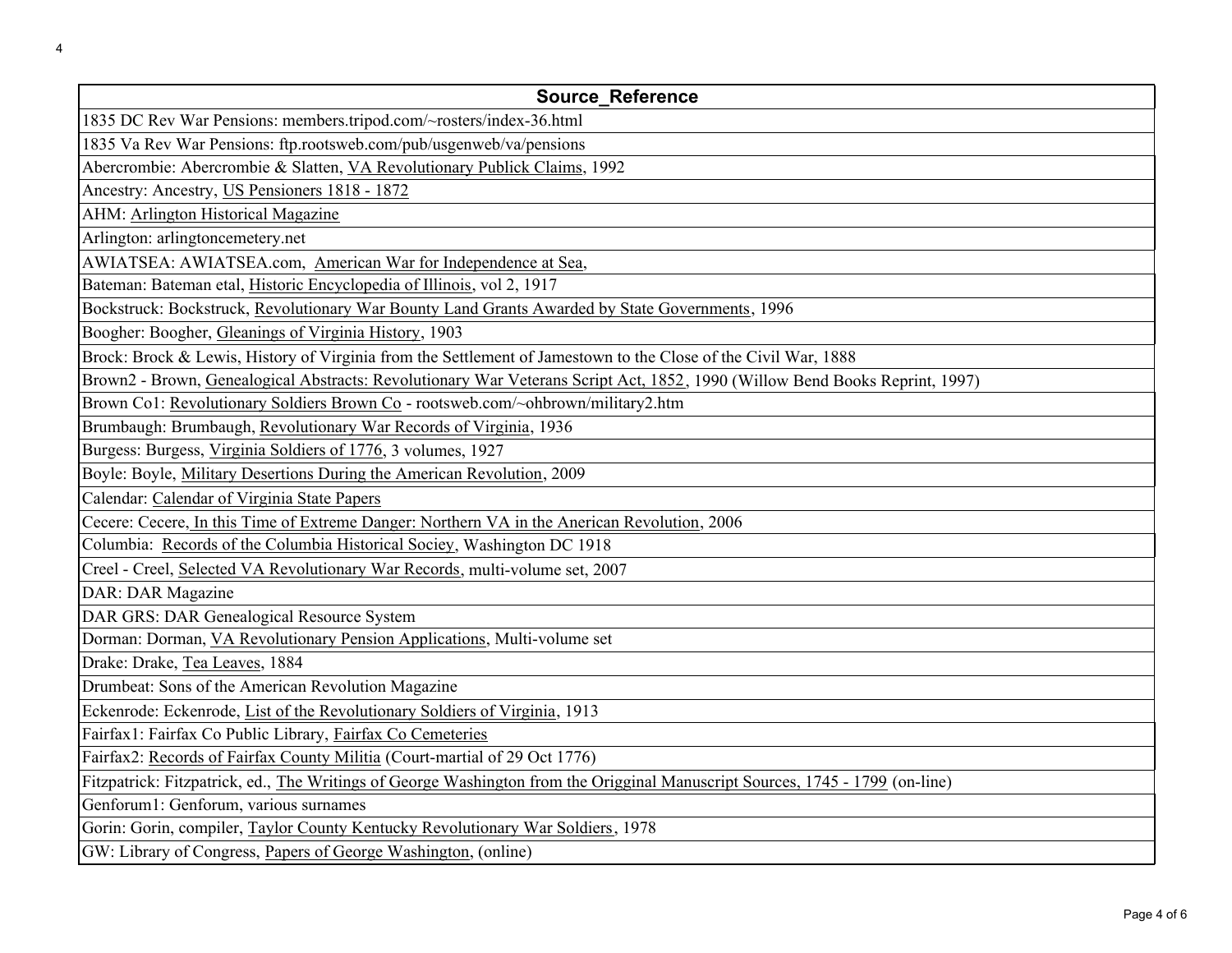Gwathmey: Gwathmey, editor, Historical Register of Virginians in the Revolution, Soldiers, Sailors and Marines, 1775-1783, 1938

Harris: Harris, Revolutionary Warriors and Widows of Henry, Franklin, Patrick, and Floyd Counties, Virginia , 2008

Harris1: Harris, transcription and annotation, A Size Roll of NCOs and Privates of Virginia (on-line)

Haun: Haun, NC Revolutionary Army Accounts, 1987

Heitman: Heitman, Historical Register of Officers of the Continental Army during the War of the Revolution April, 1775, to December, 1783, 1914

HM: The Historical Marker Database, HMdb.org

Howard: Howard, Register of Baptisms, Marriages, and Funerals During the Ministry of James Muir of the Presbyterian Church of Alexandria DC, 1952

IndianaDAR: A Roster of Revolutionary Ancestors of Indiana Daughters of the American Revolution, 1976

Jackson: The Diaries of George Washington Vol 1: www.memory.loc.gov/ammem/gwhtml/gwseries1.html#D

Jillson: Jillson, Old Kentucky Entries And Deeds, 1969

JLARC DB - Database supporting JLARC report: jlarc.state.va.us/data.htm

War Veteran Gravesites, 2000". Those cited above are buried in Fairfax Co

2004)

Revolution/Soldiers.html

Loudoun Minute: Loudoun Co Minute Book 1780-1783, 1990

Revolution/Soldiers.html

Loudoun2: "Loudoun County Soldiers in Washington's Army," Loudoun County Virginia in the American Revolution, vagensearch.com/American Revolutio

McAllister: McAllister, Virginia Militia in the Revolutionary War, 1913 (Heritage Books Reprint, 2006) Loudoun3: "Loudoun County Virginia Other Loudoun Co Patriots," Loudoun County Virginia in the American Revolution, vagensearch.com/American Revo

McGhee: McGhee, Virginia Pension Abstracts of the Revolution, 1812, and Indian Wars, 1966

McCormick, and Other Families of Virginia, 1903 (Ancestry book)

Minnis: Minnis, The First Virginia Regiment of Foot, 1775-1783, 1998

Mitchell: Mitchell, Historical Society of Fairfax County Yearbook, Vol 5 , 1956-7, pp.

NC Revolutionary War Participants: www.rootsweb/~ncrevwar/participant.html

Netherton: Netherton et al, Fairfax Co VA - A History, 1978

NSDAR: National Society of the DAR Lineages

NVG: Northern Virginia Genealogy: "Revolutionary War Size List, Loudoun County, 1776", Vol 1, No 4, pp 169-174

NYHS: New York Historical Society, Muster and Pay Rolls of the Revolution, 1914 and 1915 (reprinted by Genealogical Publishing Co)

OWT: One World Tree

PA Archives: PA Archives

Peters: Peters, Arlngton National Cemetery: Shrine to America's Heroes, 1986

Peters1: Peters, "Prince William County in the Revolution: Identifying the Revolutionary Soldiers," Prince William Reliquary, Volume 5, Number 4, October

Peters2: Peters, The 1st Virginia Regiment